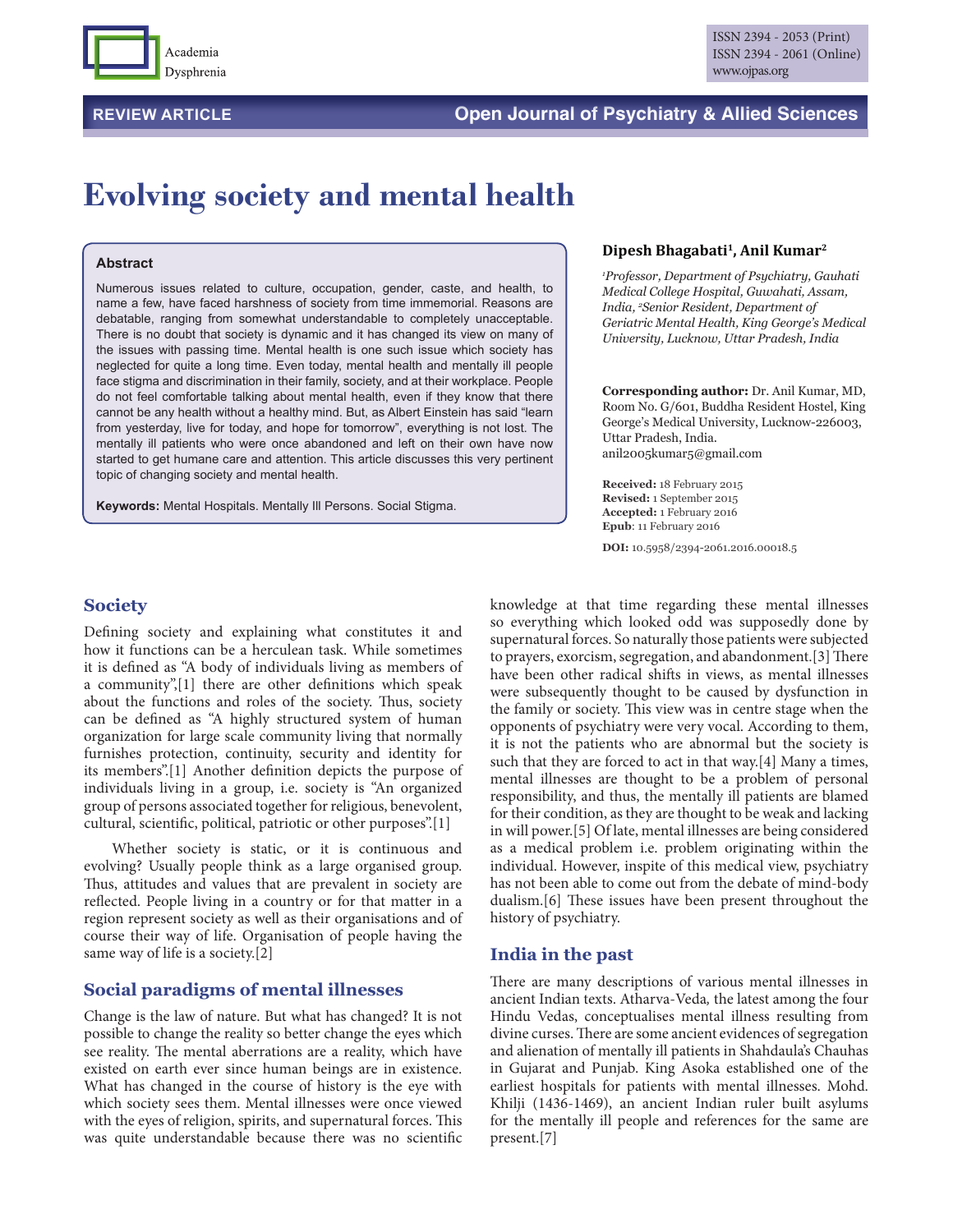#### **Modern mental hospitals and change of social response**

The first modern mental hospitals were built in Islamic countries. In 872 A.D., a hospital was built in Cairo that catered to the mentally ill people. Similar hospital was started in Baghdad (Iraq) in eighth century A.D. itself. In Europe, the first and oldest institution for mental illnesses, 'Bethlehem Hospital' was set up in 1247 A.D. in London.[7] Building hospitals however, was not sufficient because mentally ill patients, by 18<sup>th</sup> century A.D., got inhumane and ill treatment in those hospitals. They were allegedly chained, beaten, starved, and neglected. Ruling aristocracy showed no interest in mental health issues and thus, did not allot adequate fund for the care of the patients. Thus, society did not give what these patients needed most, i.e. care, affection, empathy, concern, and lack of discrimination.

Two persons contributed significantly towards humanitarian reforms in mental health. Philippe Pinel (1745-1826) was a French physician and psychiatrist who advocated 'moral treatment'. He removed the patients from chains and shackles, provided them sunny and ventilated rooms, and allowed them to exercise on the grounds.[8] William Tuke (1732-1822 A. D.), an English Quaker, did independent work on 'moral treatment'. He was appalled by seeing the squalid and inhumane conditions of the 'York asylum' and then, collected funds to open the "York Retreat" for the care of the insane. The mentally ill got more humane methods of treatment including removal of chains, housing in a pleasant environment, getting decent food, and a programme involving the therapeutic use of occupational tasks.[9]

The decades of 1930s and 1950s are considered landmark and path breaking in the history of psychiatry and treatment of mental illnesses. The era of 1930s brought in convulsive therapy and the era of 1950s brought pharmacotherapy. But did medical advance bring about change in social response? Atleast now, the mental illnesses were considered to be treatable.

#### **Era of modern mental hospitals (19th century)**

In the later part of  $19<sup>th</sup>$  century to early  $20<sup>th</sup>$  century, the concept of asylums came in. But these mental hospitals were kept at a distance from the society, as society still did not show acceptance of mental health issues. The mentally ill people were segregated as if society was not for mentally ill people. These patients were considered dangerous for the society and the society was more concerned for its own care and protection rather than of mentally ill.[10]

# **History of psychiatry in India and Pakistan**

LP Varma, first assistant superintendent of Indian Mental Hospital, Kanke (Ranchi) wrote a paper on the history of psychiatry in India and Pakistan in 1953. In this paper, he wrote that "though there have been brilliant psychiatrists in the past and they have tried their level best to ameliorate the conditions of the unfortunate mental patients, still their

achievement, barring a few notable exceptions, have been practically nil. All their plans and ideas were either ignored or rejected by the then government".[11]

He further mentions about a report on insanity among the Europeans in Bengal that was published in the first decade of 20<sup>th</sup> century. He says "During the later period of the nineteenth century, the lunatics were considered to be horrible people. They were no better than wild animals that howled at night and disturbed the place and tranquillity of the minds of the officials and the government. They were atleast troublesome people and hence everyone was anxious to get rid of them. So they got rid of them by making high enclosures round any dilapidated buildings that could be easily available. If the Superintendent was a humanitarian, he racked his brain and made the best use of what he had. The patients were then comfortably looked after. On the other hand, if he was only a civil surgeon and an administrator with no interest in mental diseases, the treatment of the lunatics was left solely to the keepers. These keepers were illiterate and lazy people and had no sympathy for the unfortunate patients. They believed in the principle, "spare the rod and spoil the child"."[11]

# **Early 20th century: Mental hygiene**

Clifford Beers (1876-1943) was the founder of the movement called 'mental hygiene'. A former bipolar patient himself, he was institutionalised for three years, where he faced "torture and degrading treatment". He penned down his experiences of institutional care in his book "A mind that found itself ". He made efforts to improve institutional care, promote mental health, and fought against the stigma of mental illness. As a result, there was major change in attitudes of the authorities towards mental illness. Introduction of guidance counsellors in the United States (US) schools and the inclusion of evidence of a defendant's psychological state in law courts were the results of this change in attitude.[12]

# **Anti-psychiatry movement**

The term 'anti- psychiatry' was first coined by David Cooper in 1967, a South African psychoanalyst. The movement started way back in 1950s when both biological and psychoanalytical psychiatry were struggling to take upper hand. However, in course of the time the attention has shifted from nonrecognition of psychiatric diagnosis to a movement focused on fighting against drug treatment, forceful hospitalisations, and other practices which hamper patient's rights. In 1960s this movement merged with other fights aimed at removing all forms of injustice such as racial and sexual.[4]

Four seminal thinkers*,* Michel Foucault (France), RD Laing (the Great Britain), Thomas Szasz (US), and Franco Basaglia (Italy) contributed a lot in this movement. In "Madness and Civilization: A History of Insanity in the Age of Reason", Foucault opined that there were social, economical, and cultural interests behind mental illnesses. The insane, like criminals and the poor, were isolated because they were unable to engage in any kind of employment and were considered unwanted. In his book "The Divided self: An Existential Study in Sanity and Madness", Laing noted that schizophrenia could be cured through social remediation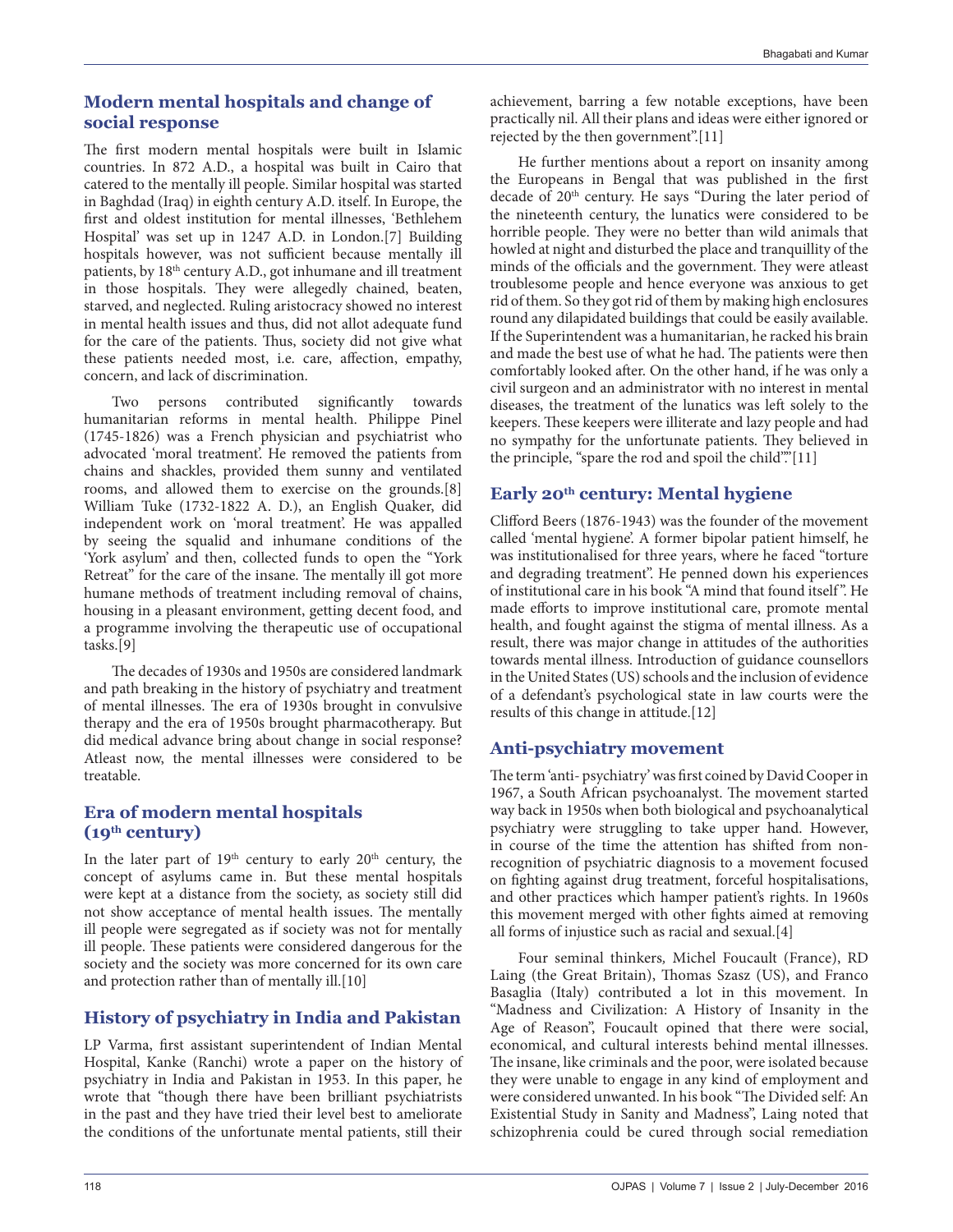if it was merely an existential fight for personal freedom. Szasz believed that if schizophrenia had no demonstrable lesion, then its classification as a disease was conspiracy on part of organised psychiatry to gain power. L Ron Hubbard in 1969 wrote: "there is not one institutional psychiatrist alive who could not be arraigned and convicted of extortion, mayhem and murder". Kesey's 1962 novel, "One Flew Over the Cuckoo's Nest", popularised psychiatry's purported abuse of patients and contributed to reforms in mental health policy.[4]

By 1980s with change in social paradigm, this movement started to fade as it was losing its broad-based support and also because there were numerous advances in the field of psychiatry such as, adoption of 'biopsychosocial model' of illnesses, neurotransmitter discoveries, and researches on the efficacy of neuroleptics*.*[4]

#### **Community mental health: Improvement of mental health care in India**

The Bhore committee report in 1946 put substantive emphasis on issues of mental health. Within the limitations of that period, it laid the foundation for the community health movement in India and combined the 'top down' and the 'bottom up' approaches. Three apex institutions were opened up in the country by 'top down approach' while provisions of primary healthcare were made by 'bottom up approach'. The report brought the movement of preventive and social medicine, including the development of academic departments in the medical colleges.[13]

The development of the field of community health has become possible because of institutional care being too expensive, 'institutionalization syndrome', shortage of qualified professionals, and training of general health workers. Community medicine has evolved over time- from exclusive medical model to larger concepts of health and the need for working across different sectors. The community psychiatry initiatives in the 1960s and 1970s led to development of the National Mental Health Programme (NMHP). The major guiding principle has been 'reaching the unreached'. This concept of community mental health is governed by socialist ideology.[13]

# **Public mental health: Involvement of society at large**

Public mental health model is a concept way beyond that of community mental health. It incorporates the prevention and promotion aspects, involves different sectors and other applied sciences, focuses on millions, leads to policy making which culminates into health programmes, inputs from public participation, and also gives attention to social issues (poverty, violence), as well as special groups (homeless, refugees).[13]

#### **'Health for All' (1981): Alma Ata Declaration**

After going through the phases of disease control (1880-1920), health promotion (1920-1960), and social engineering (1960-1980), the field of public health has now entered the fourth phase, known as health for all phase (1981 onwards). This latest phase also known as 'the new public health' followed research showing benefits of behaviour modification and environmental change on health improvement. Mental health services are no longer driven by a policy of illness containment. It has now been increasingly understood that the place of rehabilitation of mentally ill people is in the community itself. This understanding itself has led to diminution of social stigma regarding mental illnesses. The mentally ill people isolated from the society earlier are now gradually starting to get integrated in the community.[13]

#### **Positive mental health and health promotion**

The World Health Organization (WHO), long back in 1948*,*  defined health as "a state of complete physical, mental and social wellbeing and not merely absence of disease or infirmity".[14] So naturally, mental health is assumed as being 'free from mental illnesses'. However, this is not the case and measures of mental illness and measures of mental health are two distinct concepts. It has been observed that only a small proportion of those otherwise free of a common mental disorder are mentally healthy (flourishing).The aim of 'positive mental health' is to promote flourishing in individuals otherwise free of mental illness but not mentally healthy. "Completely mentally healthy (free of a 12 months mental disorder) and flourishing report fewest missed days of work, fewest half-day or greater work cutbacks, healthiest psychosocial functioning (i.e. low helplessness, clear goals in life, high resilience, and high intimacy), the lowest risk of cardiovascular disease, lowest number of chronic physical diseases with age, fewest health limitations of activities of daily living, and lower health care utilization."[15]

The dimensions of flourishing are related to emotional, psychological, and social wellbeing and are: Positive affect, avowed quality of life, self-acceptance, personal growth, purpose in life, environmental mastery, autonomy, positive relations with others, social acceptance, social actualisation, social contribution, social coherence, and social integration. There is very low prevalence (20%) of flourishing in adult population*.*[15]

# **National Mental Health Policy**

Government of India on 10 October, 2014 launched its first National Mental Health Policy with a goal to provide "Universal access to mental health care". Provisions will be made to expand the existing hospital network, as well as primary care centres. The policy is backed by a "Mental Health Action Plan 365", which assigns specific roles to the concerned authorities ranging from the centre, states, local bodies, and civil societies. In order to insure smooth functioning and collaboration this policy will be articulated into the National Health Policy and National Health Assurance Mission (NHAM). It has also been decided to observe October 10, as National Mental Health day like World Mental Health day. $[16]$